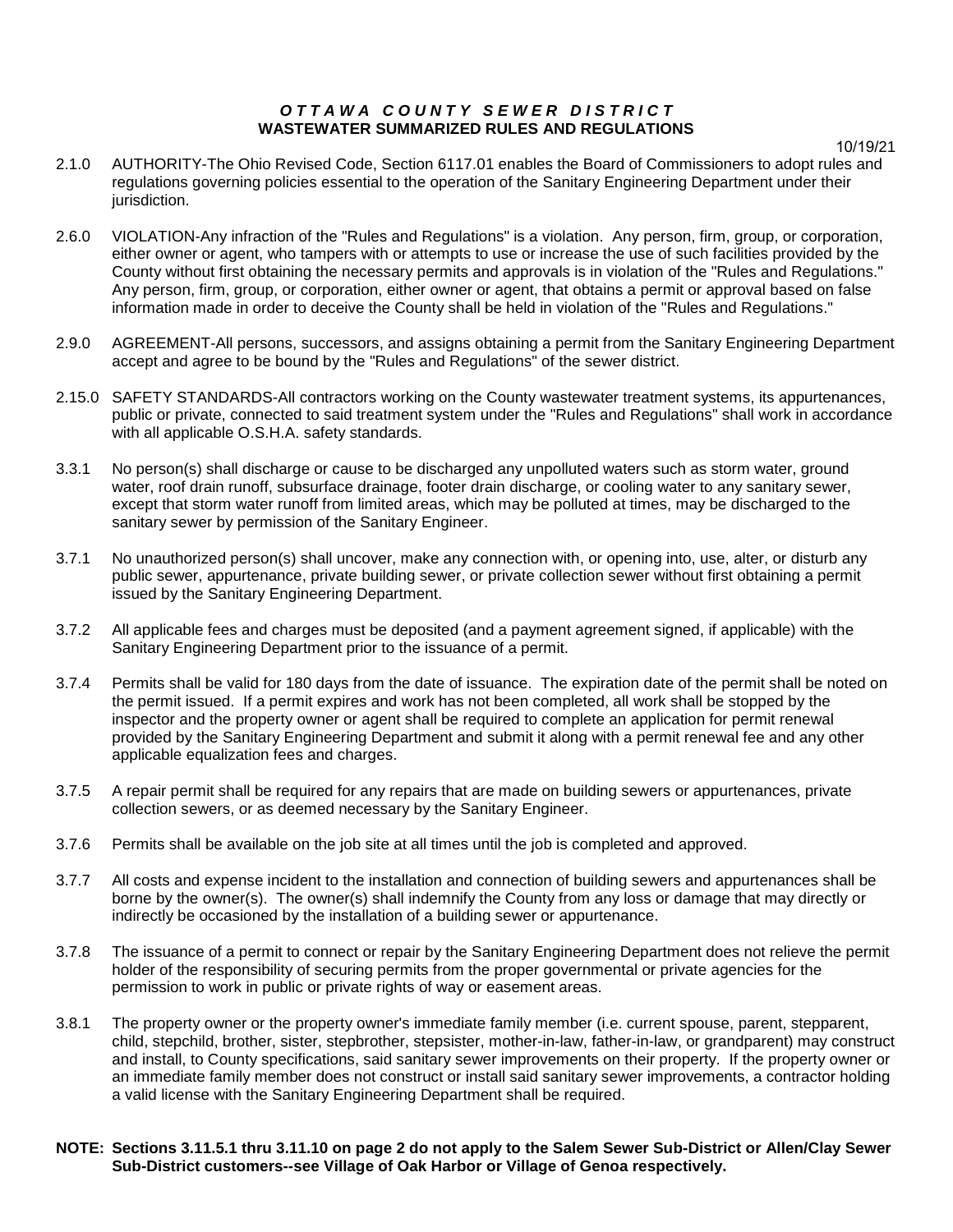- 3.11.5.1 The sewer service charge is a continuous charge for all benefited properties whether occupied or vacant. The current owner of the property is responsible for payment of all service charges whether incurred under the current ownership or a previous ownership. Sewer service charges are levied 12 months per year and bills are issued on a monthly basis.
- 3.11.5.5 Sewer bills, for sewer sub-districts under the billing jurisdiction of the County, shall be mailed by the Sanitary Engineering Department on a monthly basis unless otherwise determined by the Sanitary Engineer. The bill shall cover the charges for each property for the previous month's service. Generally, bills will be mailed during the first week of the month immediately proceeding the billing period.
- 3.11.5.6 Sewer bills are payable and due by 4:30 p.m. (local time) on the 20th day of the month in which the bills were issued. In the event the 20th day of the month, in which the sewer bill is due, falls on a weekend or on a holiday observed by the County, sewer bills shall be due by 4:30 p.m. of the next business day. The County shall be responsible for submitting all sewer bills to the U.S. Postal Service. The County shall not assume liability for each property owner receiving a bill once bills are placed in the mail. For convenience, a yearly schedule of billing dates is printed on the back of each customer's receipt portion of the bill.
- 3.11.5.7 After 4:30 p.m. on the day in which bills are due, any bills not paid shall be charged a ten percent late penalty. The Ohio Revised Code, Section 6117.02, provides that when sewer service charges are not paid, the Board of Commissioners shall certify the same together with any penalties to the County Auditor, who shall place them upon the real property tax list which shall be considered a lien on such property and shall be collected in the same manner as other taxes. The Board of Commissioners shall charge a \$50.00 processing fee to each account certified to the County Auditor for collection from the real property taxes. This processing fee shall pay for expenses relating to the coordination of activities relating to the certification process.
- 3.11.10 ADDRESS CHANGES In order to change the mailing address of a bill, the property owner must make the request for change in writing to the Sanitary Engineering Department. Verbal notification will not be accepted due to possible discrepancies.

A complete set of wastewater "rules and regulations" and "construction specifications manual" is available for review in the Sanitary Engineering Department in the Ottawa County Courthouse or on the department's web-page at: https://www.co.ottawa.oh.us/index.php/sanitary-engineer/regulations

All sanitary sewer improvements shall be inspected and approved by the Ottawa County Sanitary Engineering Department prior to covering and/or using the improvements.

**Ottawa County Courthouse** 315 Madison Street Marblehead/Lakeside, Ohio 43440 Port Clinton, Ohio 43452 Phone: (419) 734-5953 Phone: (419) 734-6725 Fax: (419) 734-7072 TOLL FREE IN OTTAWA COUNTY: HOURS: 8:00 a.m. - 4:30 p.m. M-F Port Clinton, Ohio 43452

VILLAGE OF OAK HARBOR Fax: (419) 797-4518 (419) 898-3231

(419) 855-7791

SANITARY ENGINEERING DEPARTMENT<br>Ottawa County Courthouse DANBURY TWP. WASTEWATER TREATMENT PLANT

1-800-788-8803 PORTAGE/CATAWBA IS. TREATMENT PLANT 1209 N.W. Catawba Road Phone: (419) 797-9645

TREATMENT PLANTS HOURS: VILLAGE OF GENOA 7:00 a.m. - 11:30 p.m. M-F

In case of an emergency in Danbury, Catawba Island, or Portage Townships after hours or on holidays, contact the Water Treatment Plant at (419) 734-7312 or the Ottawa County Sheriff's office at (419) 734-4404 to notify the person on-call.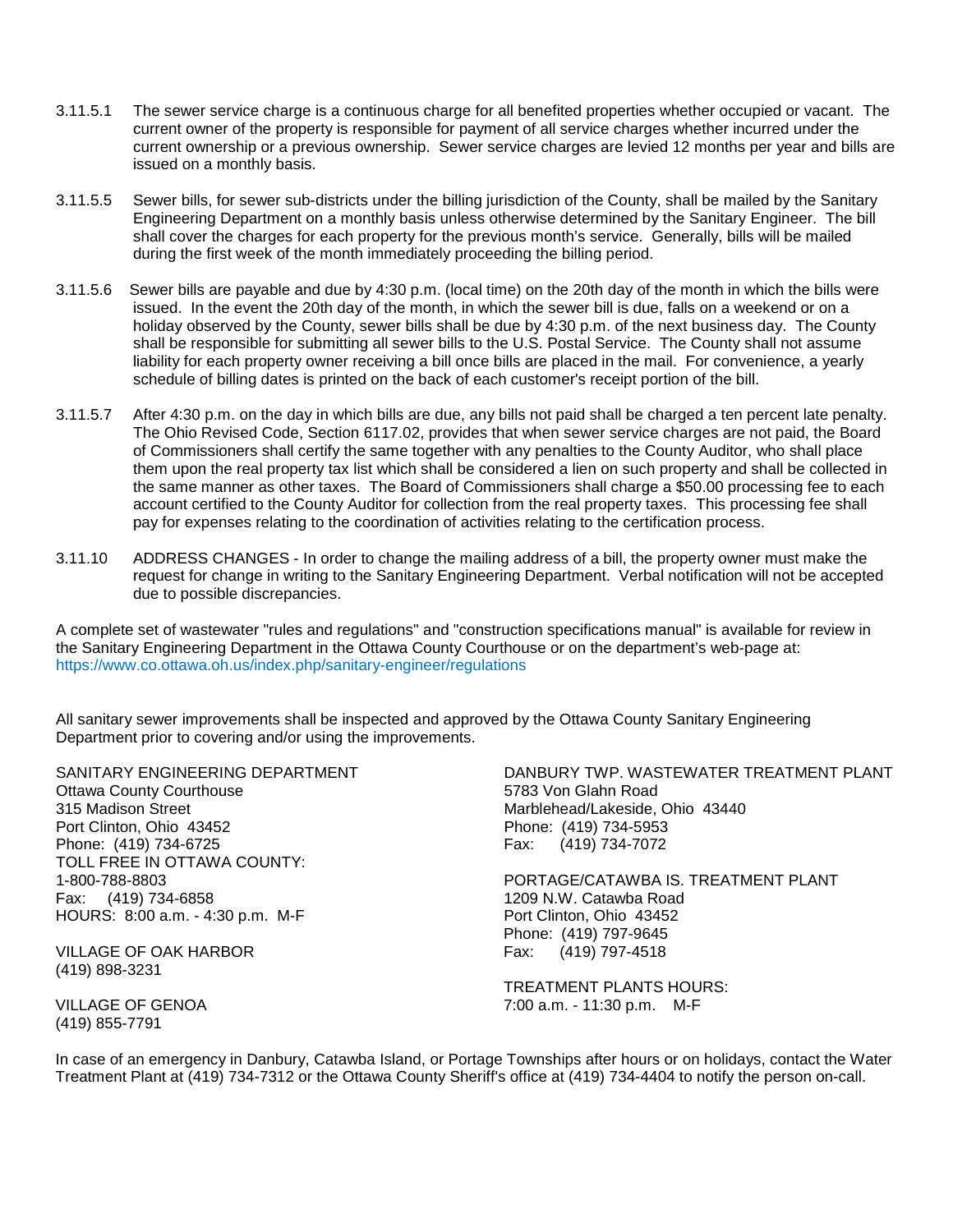- **4.1.9 GRAVITY BUILDING SEWERS** Building sewers shall be the property owner's cost and responsibility, and it shall be installed in accordance with the County's specifications by the property owner, a property owner's immediate family member, or a contractor licensed with the Sanitary Engineering Department. An "immediate family member" shall be defined as a current spouse, parent, stepparent, child, stepchild, brother, sister, stepbrother/stepsister, mother-in-law, father-in-law, or grandparents.
- *ITEM 1* Each property owner and property shall be required to secure a permit to connect or repair a building sewer. The building sewer shall be installed and tested in accordance with the County specifications. All work shall be inspected by an authorize representative of the Sanitary Engineer.
- *ITEM 2* Permits shall be valid for a period of 180 days from the date of issuance. The property owner or contractor shall give the County 24 hours notice prior to commencing work. No work shall be covered until the inspector has reviewed and approved the work. Any work covered prior to approval shall be uncovered by the property owner or contractor at their expense.
- *ITEM 3* A separate and independent service connection and building sewer shall be made for each building or structure unless otherwise approved by the Sanitary Engineer.
- *ITEM 4* If a service connection is not available or if an existing service connection is not adequate to service the needs of an individual property owner, a licensed contractor shall make a new tap on the sewer main by using a pre-approved saddle or other method approved by the County. The contractor shall install a six (6) inch service connection to the property line. The County does not guarantee the exact location of any existing wye, tee, riser, or crossover. The connection of a gravity building sewer into the public sanitary sewer main shall be made at a riser, tee, or wye if such outlet is available. All risers shall have No. 67 (or No. 57) granular placed around them. Any damage to the sewer main during installation of said tap shall require the replacement of the entire length of sewer main pipe at the property owner's or contractor's expense.
	- a. Licensed contractors installing/connecting a new service connection (public portion), including all public appurtenances, to a public main shall guarantee the workmanship and materials of said service connection and appurtenances for a period of one (1) year from the date of final inspection by the O.C.S.E. project observer. In the event a problem occurs within the one (1) year warranty period, a licensed contractor shall make the necessary repairs as soon as reasonably possible. If any problems occur that constitute an emergency which may jeopardize the public system, the O.C.S.E. may elect to make the emergency repairs and invoice the original installer of the service connection and/or the property owner for all labor, equipment, and materials cost incurred by the County. Said invoice shall be due and payable by the installer and/or property owner within 30 days of the date of said invoice. Invoices not paid in the designated time period shall be assessed a 10% penalty.
- *ITEM 5* The building sewer shall be brought to the building at an elevation below the basement floor whenever possible. In any building in which the drain is too low to permit gravity flow to the public sewer, the wastewater shall be lifted by approved artificial means and discharged into the building sewer. The depth of all building sewers shall be sufficient to afford protection from frost. In no case shall a gravity building sewer be less than two and one-half feet (2 1/2' or 30") deep from the crown of the pipe to the surface of the ground unless solid rock is present, then gravity building sewers may have a minimum depth of eighteen (18) inches from the crown of the pipe to the surface of the ground. Also, in areas where there is NO rock and the inspector has confirmed that 30" of cover cannot be maintained through a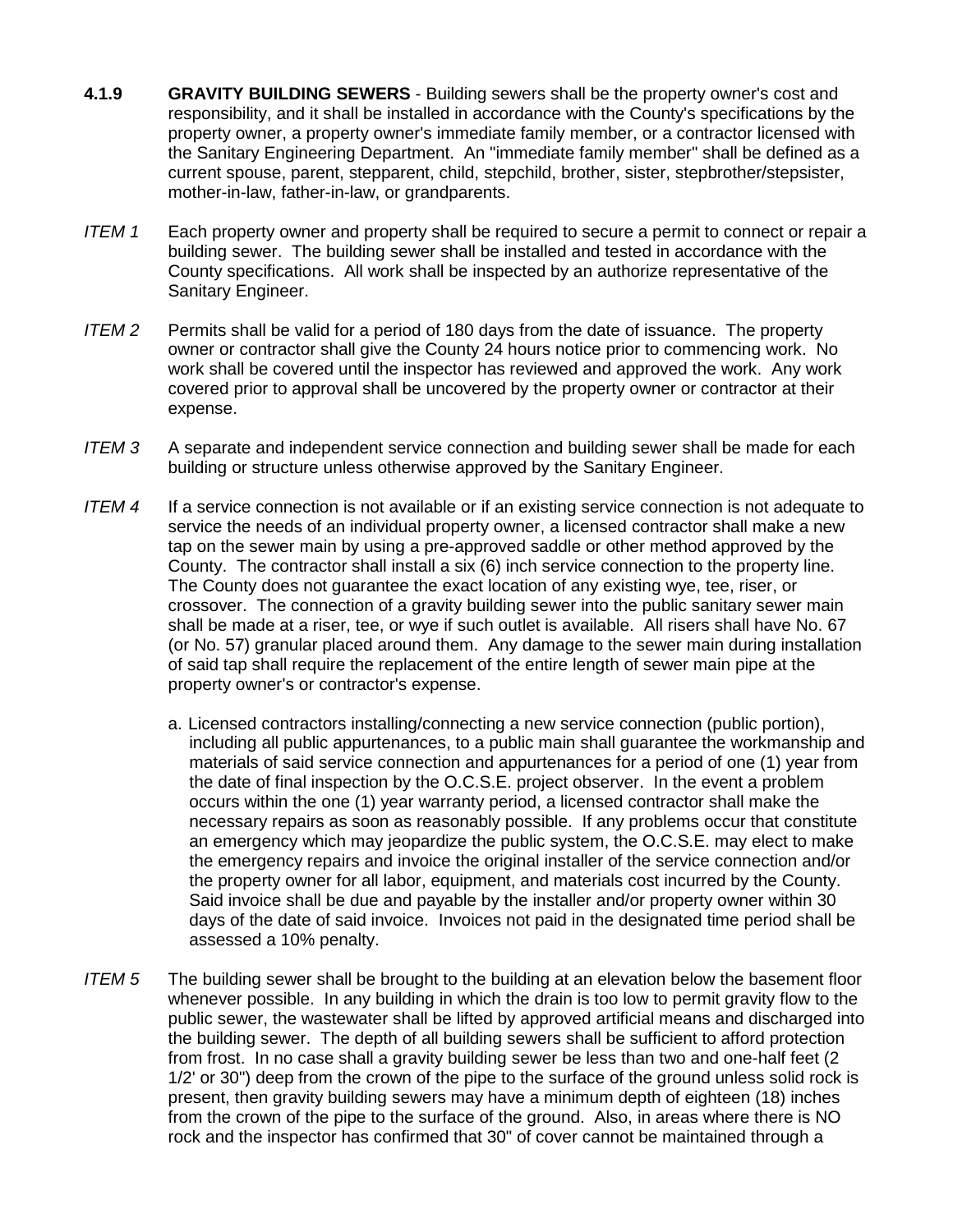swale in the yard, the pipe may be installed with 18" of cover through the swale upon approval of the inspector.

- *ITEM 6* No building sewer shall be installed parallel and within five (5) feet of any bearing wall (outside foundation) of a structure. The building sewer shall be installed perpendicular with the foundation to at least five (5) feet from the foundation. The building sewer shall be installed at uniform grade in a straight alignment insofar as possible. Changes in direction shall be made only with proper fittings with a maximum deflection of forty-five (45) degrees per fitting. A long radius elbow may be substituted in lieu of the forty-five (45) degree bends for gravity building sewers.
- *ITEM 7* Building sewers shall remain on the property of the permit holder only, unless, an easement has been signed and recorded by adjoining property owners granting permission to construct and maintain a building sewer through the adjoining property. A copy of the recorded easement shall be given to the Sanitary Engineering Department to keep on file. In extraordinary circumstances, two (2) adjacent property owners may share the same trench in order to install individual building sewers. The trench shall be excavated directly on the property line which must be established by the property owners according to their deeds. The inspector shall reasonable concur with the established property line to make sure that each building sewer is located on its respectable property. The County shall not assume any liability for ensuring the building sewers are on their respectable properties. Additional written documentation shall be made by the inspector to keep in the customer's file for future reference.
- *ITEM 8* A sewer clean-out consisting of glued vertical joints and gasketed horizontal joints shall be installed at the point where the building sewer meets the building drain within five (5) feet of the outside of the foundation. Clean-outs shall be a minimum of four (4) inches in diameter and shall consist of a clean-out plug (Male Threaded) and a clean-out adaptor fitting (Female Threaded) and shall be visible for inspection by O.C.S.E. personnel.
- *ITEM 9* The Sanitary Engineer has the authority to allow or disallow the use of any material or construction methods for building sewers at any time. Acceptable material for gravity building sewers shall be as follows:

## PIPE SPECIFICATIONS:

 PVC (Polyvinyl Chloride SDR 35) ASTM D3034 (also see ITEM 11 for pipe specifications for special provisions)

# JOINT SPECIFICATIONS:

 Elastomeric Seal (O-ring gasketed type) ASTM D3212 or ASTM F477 Joint assembly shall be made in conformance with the recommendation of the pipe manufacturer.

*ITEM 10* The diameter of gravity building sewers shall be as follows:

| Single Family Dwellings          | 4" in diameter or 6" in diameter* |
|----------------------------------|-----------------------------------|
| Multi-Family Dwellings           | 6" in diameter minimum            |
| <b>Commercial Establishments</b> | 6" in diameter minimum            |
|                                  |                                   |

 **\***The County recommends a 6" in diameter building sewer for single family dwellings, but a 4" diameter pipe will be approved.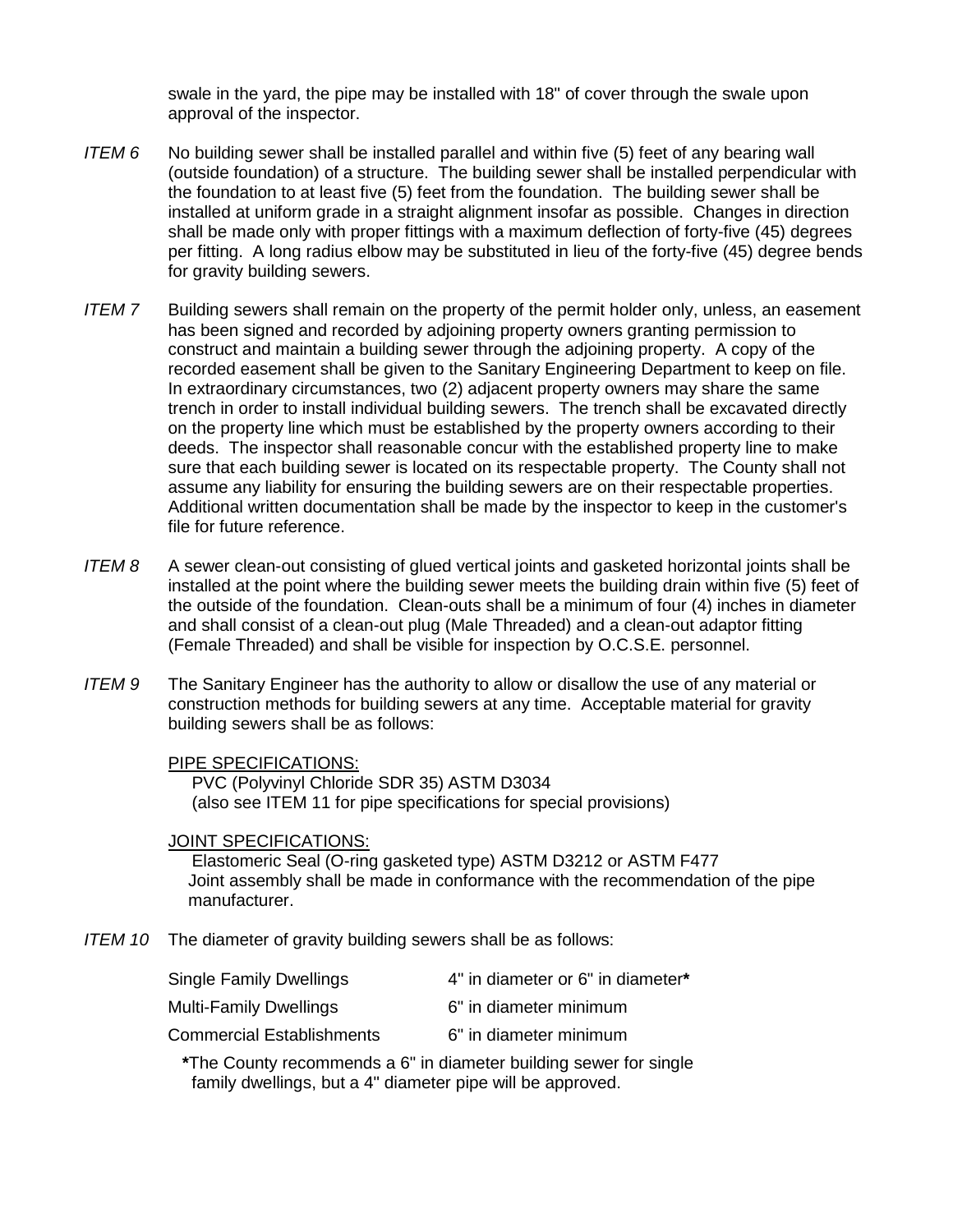Building sewers or collection sewers of eight (8) inches in diameter or larger shall require the installation of manholes and/or clean-outs as directed by the Ohio E.P.A. and the Sanitary Engineer. Engineered plans and specifications shall be required for building sewers or collection sewers eight (8) inches in diameter or greater.

If installing a gravity building sewer to a grinder pump, a Pressure Control Vent may be required on the gravity building sewer. Refer to Section 5.1.4 "Pressure Building Sewers and Grinder Pumps" for additional information on Pressure Control Vents.

- *ITEM 11* Any public or private utility service structure or line shall be maintained at a minimum of five (5) feet horizontal clearance between said building sewer and said utility, except for water services and wells which shall be maintained at a minimum of ten (10) feet horizontal clearance from the sanitary sewer. If ten (10) feet horizontal clearance cannot be maintained between the building sewer and said water service or well, one of the following conditions must be met:
	- a. The water service and sanitary sewer shall be installed in separate trenches, and the bottom of the water service has to be a minimum of eighteen (18) inches above the crown of the sanitary sewer; or,
	- b. The sanitary sewer shall be encased in concrete; or,
	- c. The sanitary sewer shall be constructed of water line type materials which will withstand a 50 p.s.i. water pressure test.

Acceptable water line type materials for sanitary sewers to meet condition (c) above shall be as follows:

PIPE SPECIFICATIONS for BUILDING SEWERS WITHIN 10' OF WATER SERVICE:

| P.V.C. Standard Water Pipe            | AWWA C-900 |
|---------------------------------------|------------|
| P.V.C. (Polyvinyl Chloride S.D.R. 21) | ASTM D2241 |
| P.V.C. (polyvinyl Chloride S.D.R. 26) | ASTM D2241 |

JOINT SPECIFICATION: Elastomeric seal (O-ring gasketed) ASTM D3212

- *ITEM 12* Approved manufactured adapters shall be used to connect between dissimilar pipe, sizes, or joints. "FERNCOS" shall only be permitted to be used to connect the building sewer to the building drain when the existing building sewer pipes are made of materials other than P.V.C. and a rigid coupler in not manufactured for such a connection. The FERNCO shall be encased in concrete upon connection of the building drain and building sewer.
- *ITEM 13* All gravity building sewers shall be properly bedded with clean No. 67 (or No. 57) granular material free of frozen or lumpy material. A minimum of four (4) inches shall be required for bedding. Clean No. 67 (or No. 57) granular material shall then be placed and haunched around the pipe to four (4) inches above the crown of the pipe. The backfill material shall be free of frozen, lumpy, saturated, or other noncompactable material. All excavations in (or within 2 feet of) paved areas shall be backfilled with ODOT 304 material, or in accordance with the requirements of the road-opening permit, if stricter. Celotex material shall not be permitted for backfilling of sewer trenches.
- *ITEM 14* A recreational vehicle located on private property and required to connect to the public sanitary sewer system in accordance with the Ohio Revised Code shall be required to install a "P" trap as specified for licensed recreational vehicle parks. The "building sewer" shall be installed vertically to above the surface of the ground, and if at all possible, above the 100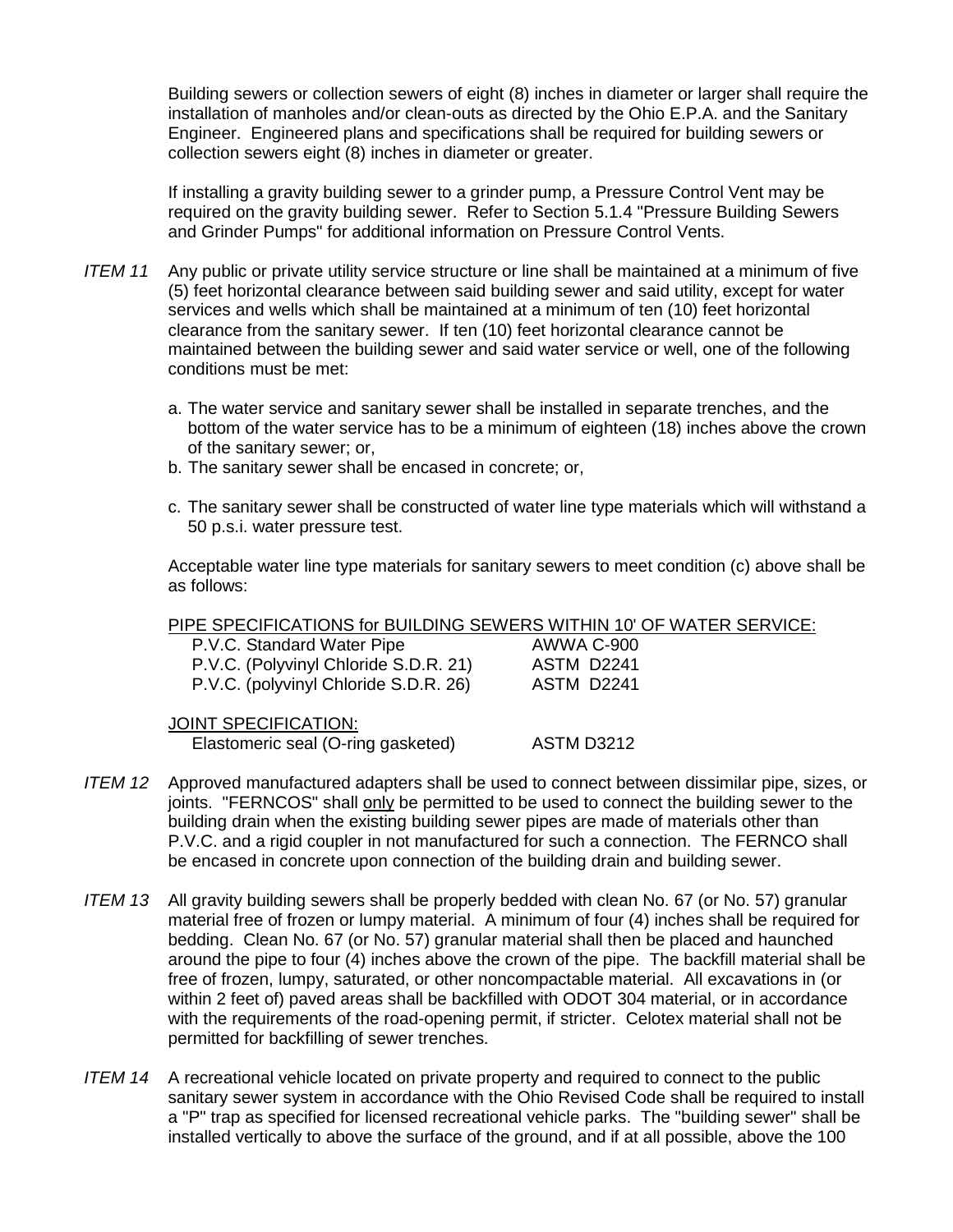year flood elevation. A water tight cap shall be installed when the recreational vehicle is not in use. When the R.V. is in use, a regulation flexible sewer hose (pipe) shall be used for connection.

- *ITEM 15* Contractors shall be required to meet safety standards in accordance with applicable O.S.H.A. guidelines. The County shall not be liable for contractors violating such regulations/guidelines. All building sewer excavations shall be adequately guarded with barricades, lights, and any other acceptable methods so as to protect the public from hazards. The County inspector shall reserve the right to immediately shut down a job that may appear to be hazardous or life threatening. Work will not be permitted to continue until the matter has been resolved.
- *ITEM 16* No property owner or contractor shall open any pavement on any public or private property without first receiving written permission from the proper owner(s) or governing agency. In paved areas, the backfill shall be thoroughly compacted and a temporary surface of bituminous cold mix placed in the trench area. Permanent replacement of the pavement shall be with the same type of materials as were removed and approved by the proper governing agency. All surplus excavated material shall be removed from the site to a location satisfactory to the County. The berms and pavement shall be left in substantially the same condition as it was before construction was started. All of the above mentioned work and material shall be performed in accordance with the standard specifications of the Ohio Department of Transportation, Ottawa County, Township officials, or other governing agencies.
- *ITEM 17* At all joints where the building sewer passes under another sewer, drainage pipe, water main, or other utility, the utility passed under must be supported by  $4" \times 4"$  wood timbers, brick, or concrete masonry. Extra precautions will be required in backfilling and tamping the trench in order to avoid any danger of a break, settlement, or crack in the utility.
- *ITEM 18* All gravity building sewers shall be air or water tested by the property owner or contractor under the supervision of the inspector. Testing procedures and requirements shall be in accordance with Section 7.0.0 of these construction specifications. During installation of the building sewer, a tee shall be installed where the building sewer meets the service connection. This tee shall be used for testing purposes only. After testing is complete, a water tight cap shall be placed on the tee prior to backfilling.
- *ITEM 19* An existing building sewer or a section thereof, may be used for the new building sewer if it passes the testing procedure referred to in Item 18 and Section 7.0.0. Testing must be completed by the property owner or licensed contractor under the supervision of the County inspector prior to connecting to the public sewer main and at the expense of the property owner. Testing parameters, for purposes of this item shall comply with Section 7.0.3 (C)5a. Upon successful testing of the pipe and approval of the County inspector, the pipe may be utilized for the new building sewer. The property owner shall be responsible for all costs involved with verifying the condition of the pipe.
- *ITEM 20* When a property owner voluntarily makes a repair on an existing building sewer or is required to make a repair on an existing building sewer, the property owner shall secure a repair permit from the Sanitary Engineering Department prior to making the repair. Said repairs shall be made in accordance with the "Rules and Regulations" and the "Construction Specifications." If a property owner makes a repair by adding, altering, or replacing one (1) length of standard pipe or less, the County inspector may waive any testing requirements if he/she feels that the said repair is watertight after a thorough inspection has been made. Otherwise, all repairs are subject to the testing requirements of these specifications.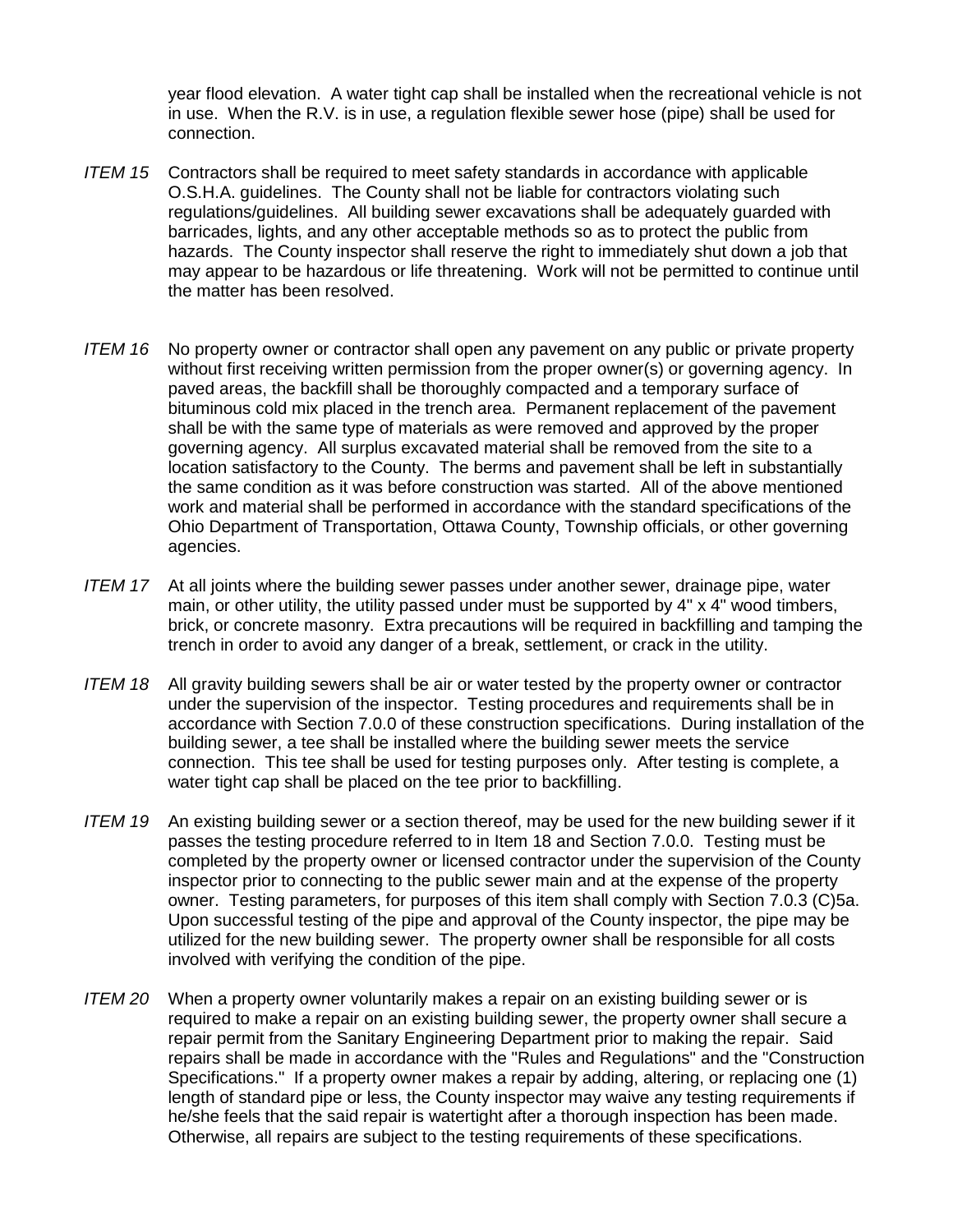- *ITEM 21* The property owner shall be responsible for properly abandoning the septic tank at the time of connection to the public sanitary sewer. The waste material must be removed and disposed of properly. Abandoning the tank shall include collapsing the lid, filling the tank with a suitable material, such as sand or gravel. The County inspector shall make an inspection of the site. Results of the inspection shall be reported to the Ottawa County Health Department for additional follow-up, if necessary. Mechanical wastewater treatment systems shall be abandoned in accordance with Ohio E.P.A. and the Ottawa County Health Department regulations.
- *ITEM 22* Any person or contractor doing work under County's "Rules and Regulations" and "Construction Specifications" and who is responsible for the use of explosives or other dangerous materials shall abide by all applicable laws, which include Section 2923.18 of The Ohio Revised Code, application shall be made to the Ottawa County Sheriff and upon approval of a qualified applicant and payment of the fee, a license or temporary permit will be issued. A copy of the license shall be provided to the Sanitary Engineer to keep on file.
- *ITEM 23* All locations of sanitary sewers and appurtenances shall be subject to the approval of the Sanitary Engineer or his authorized representative.
- *ITEM 24* The property owner shall be responsible for the operations and maintenance of their own building sewer or private collection system. Should the Sanitary Engineer determine that any building sewer or private collection system is not functioning properly, permitting excessive ground water infiltration to enter the public sewer, or is in any way affecting the proper operation of the public sewer collection system or treatment facilities, the property owner shall, at his/her own expense, correct the cause satisfactory to the Sanitary Engineer. If the property owner fails to act upon orders of the Sanitary Engineer to correct the building sewer or private collection system, the Sanitary Engineer shall disconnect the building sewer or system in the public right-of-way or easement area at the expense of the property owner.
- *ITEM 25* If a building sewer serves a structure with a basement or crawl space, it is recommended that property owners install and maintain a gravity-operated, flapper type check valve to prevent potential backups. The check valve shall be constructed of PVC (polyvinyl chloride) with a Standard Dimension Ratio (SDR) of 35 and have "O-ring" gasketed type joints conforming to ASTM D3212 or ASTM F477.

# **24 HOURS NOTICE MUST BE GIVEN TO THE SANITARY ENGINEERING DEPARTMENT PRIOR TO STARTING CONSTRUCTION OF THE SANITARY SEWER IMPROVEMENTS.**

**SANITARY SEWER BILLING SHALL BEGIN ON THE FINAL DATE OF INSPECTION BY THE PROJECT OBSERVER UNLESS A "DELAY OF BILLING" FORM IS SIGNED AT THE TIME OF APPLICATION FOR PERMIT.**